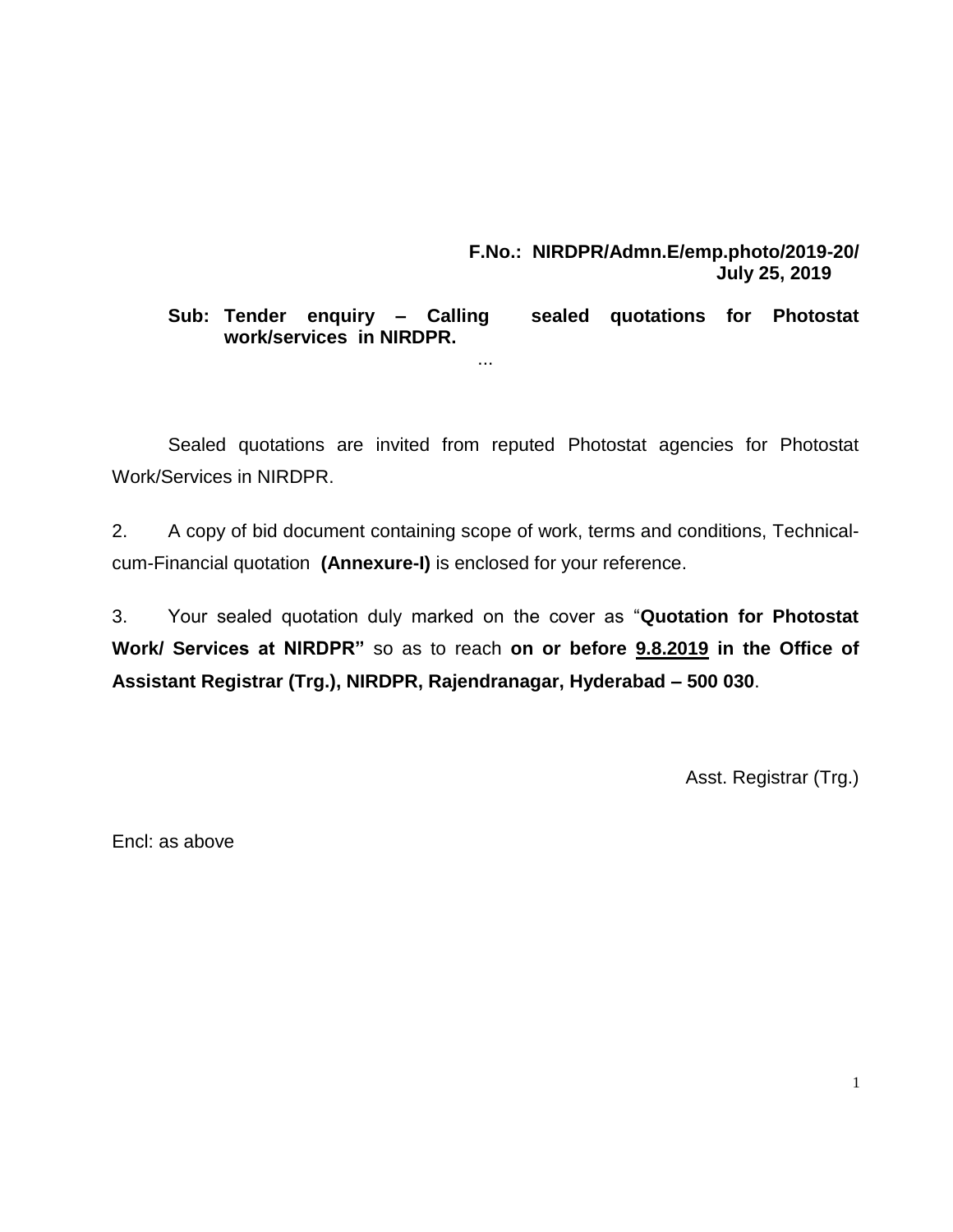# **1. SCOPE OF WORK (Schedule of Requirement)**

The Bidder is required to provide black & white photocopying (A3, A4 and fullscape size paper) services as and when required by the Institute as per the following:

| SI. | <b>Name</b><br>Οf                                                                                          | Photocopy paper size                                      |                                                            |                                                                  |                                                            |                                                             |                                                                    |
|-----|------------------------------------------------------------------------------------------------------------|-----------------------------------------------------------|------------------------------------------------------------|------------------------------------------------------------------|------------------------------------------------------------|-------------------------------------------------------------|--------------------------------------------------------------------|
| No. | service                                                                                                    |                                                           |                                                            |                                                                  |                                                            |                                                             |                                                                    |
| 1.  | Photocopying                                                                                               | $A - 4$<br>size                                           | size<br>A-4                                                | $A-3$<br>size                                                    | $A-3$<br>size                                              | Full scape                                                  | Full scape                                                         |
|     | should<br>be<br>75<br>done<br>on<br><b>GSM</b><br>paper<br>quality<br>οf<br><b>BILT/JK</b><br>Copier/XEROX | paper<br>(single<br>side)<br>on<br>white<br>and<br>colour | paper<br>(back<br>to<br>back)<br>on<br>white and<br>colour | paper<br>(single<br>side)<br><b>on</b><br>white<br>and<br>colour | paper<br>(back<br>to<br>back)<br>on<br>white and<br>colour | size paper<br>(single<br>side)<br>on<br>white and<br>colour | size paper<br>(back<br>to<br>back)<br>on<br>white<br>and<br>colour |
|     |                                                                                                            | paper                                                     | paper                                                      | paper                                                            | paper                                                      | paper                                                       | paper                                                              |

## 2. **Eligibility criteria for tenderers**

| 1. | <b>EMDRs. 10,000/- (Rupees twenty thousand) only / NSIC Exemption</b><br>Certificate                                                                           |
|----|----------------------------------------------------------------------------------------------------------------------------------------------------------------|
| 2. | Type of the Company/ Firm/Others (specify) (A copy of registration<br>certificate to be submitted)/copy of partnership deed                                    |
| 3. | <b>GST</b> registration                                                                                                                                        |
| 4. | lIncome Tax PAN                                                                                                                                                |
| 5. | Two year experience for providing photostat work/service in Government<br>/Private sector organisations (Experience Certificate/work order to be<br>attached.) |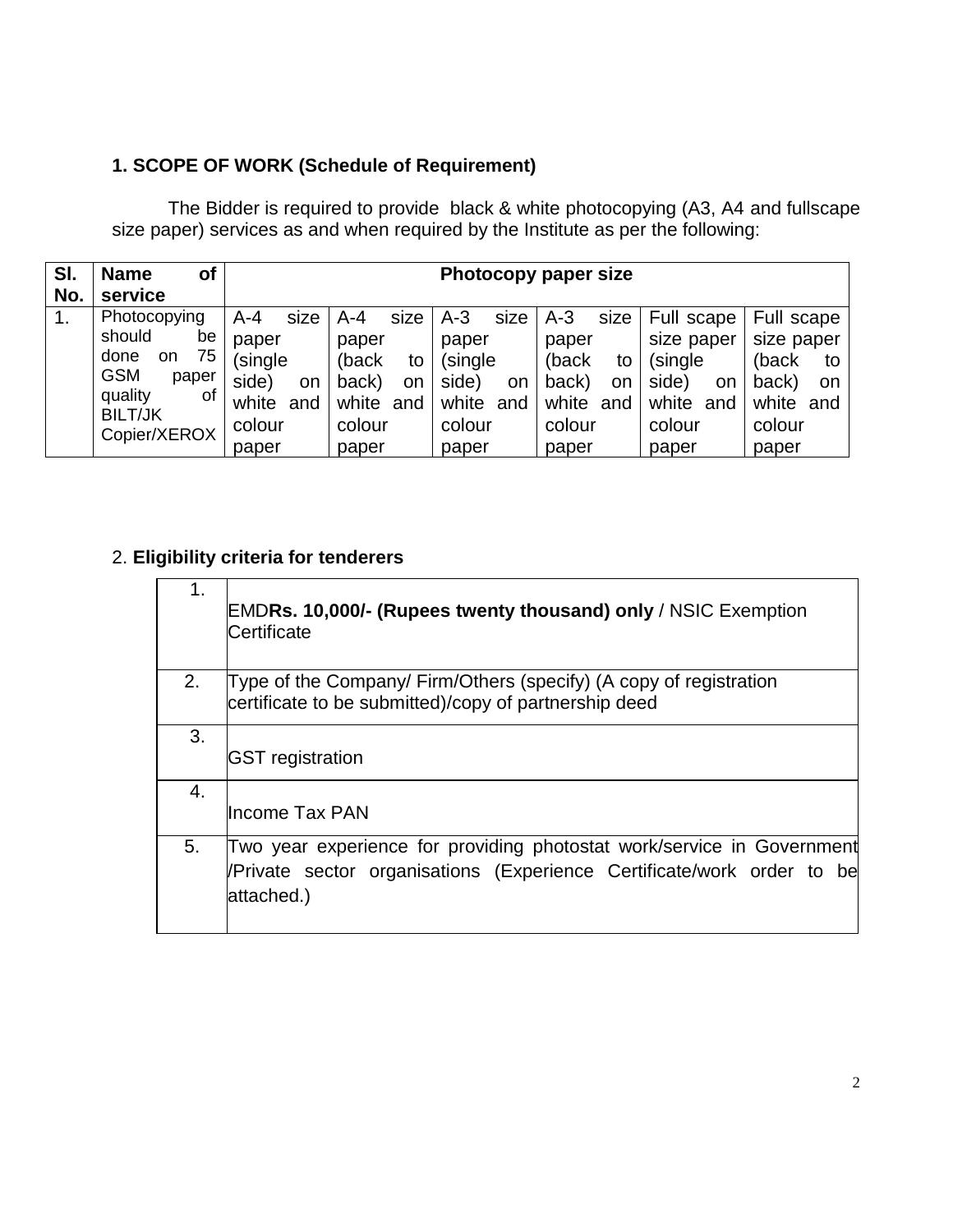

# **NATIONAL INSTITUTE OF RURAL DEVELOPMENT& PANCHAYATI RAJ** (Ministry of Rural Development, Govt. of India)

# Rajendranagar, Hyderabad - 500030.

## **Tender enquiry – Calling sealed quotations for Photostat work/services in NIRDPR**

#### **1. GENERALTERMS AND CONDITIONS**

- I. The Tenderer is required to submit the Earnest Money Deposit (EMD) of Rs.10,000/- (Rupees ten thousand only). Quotations received without EMD will not be considered at all. No interest whatsoever will be paid by NIRDPR on EMD.
- II. The tenderers are required to quote their lowest rates for the Photostat Work/Service as mentioned in Scope of Work of the tender document.
- III. Hypothetic or conditional quotation will not be entertained. Quotation once submitted shall not be allowed to be withdrawn or altered. If the quotation is withdrawn or altered by the concerned party at any time after its submission, EMD of the tenderer will be forfeited.
- IV. Over writing/over typing or erasing of the figures which render it doubtful and ambiguous are not allowed and shall render the quotation invalid.
- V. The tenderer has to specifically mention infrastructure (Nos. of photo copying machine etc.) and experience in the tender document and must have an experience of atleast two years in providing Photostat work / service in Government/Private sector organization.
- VI. Annual work turnover towards photocopying work in NIRDPR would be Rs.4.00 5.00 lakhs (approx.).

## **2 Conditions for Successful Tenderer:**

I. The successful tenderer will have to deposit **Performance Security of Rs.15,000/** within a 15 days from the date of placement or Work Order, by way of Demand Draft drawn in favour of "NIRDPR" payable at Hyderabad. The same will be refunded after two months of the successful completion of the contractual obligation of the contractor. EMD would be refunded to the successful bidder on receipt of Performance Security. If the successful tenderer abandons the contract, or fails to perform his part of contract, the Security Deposit or any part thereof is liable to be forfeited. **No Interest whatsoever will be paid by NIRDPR on the Performance Security Deposit.**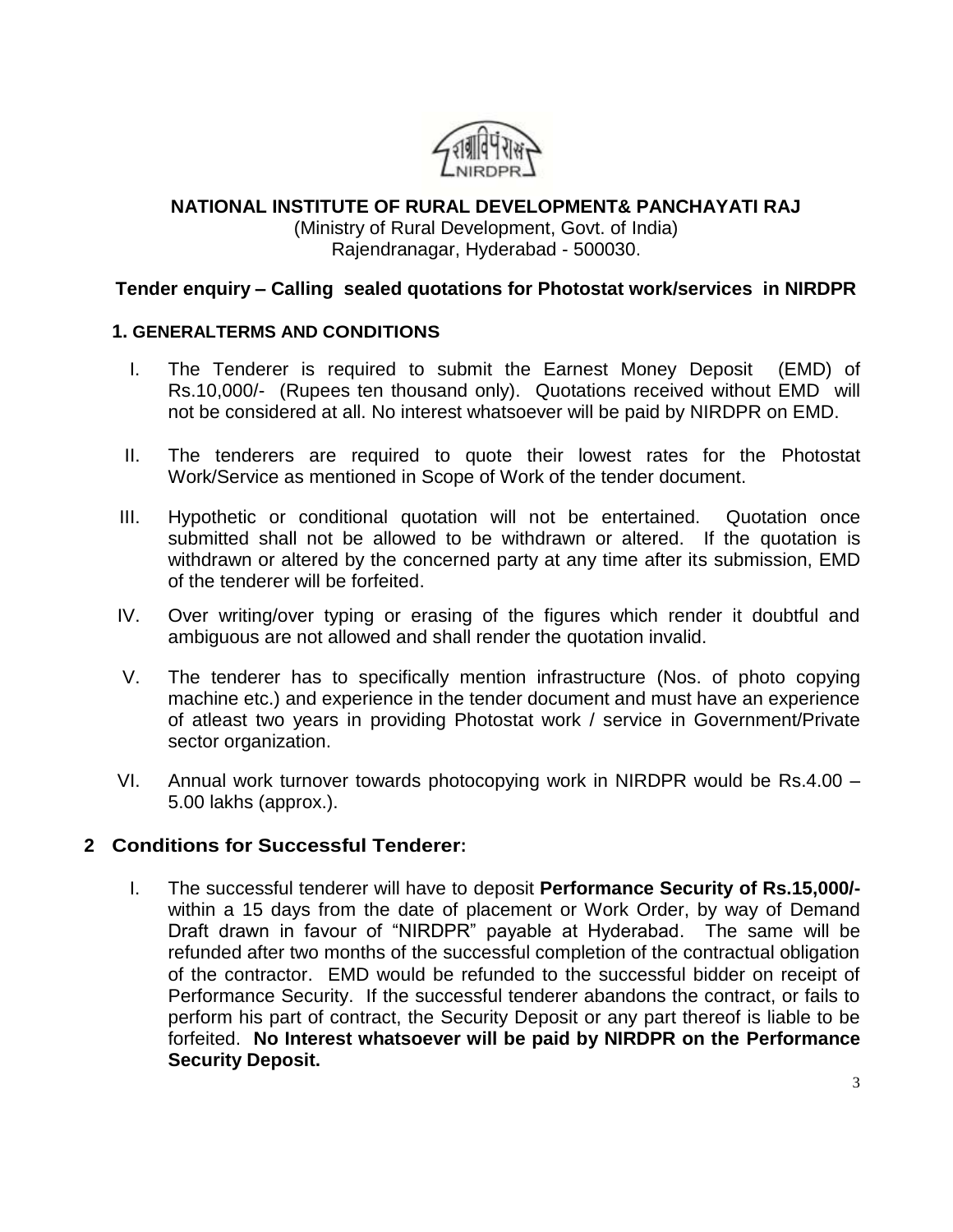- II. The bid security (i.e., EMD) of the unsuccessful bidders would be returned after completion of tendering process. **No Interest whatsoever will be paid by NIRDPR on EMD.**
- III. The Photostat work should be executed in the premises of NIRD&PR with their own Photostat machines, Photostat paper, other consumables (photostat machine, toner/ink etc), Photostat machine operators including set making etc., on contract and on turn key basis.
- IV. The contractor will provide photocopy work/service on billing basis without payment of advance amount. The payment will be made on monthly basis after submission of bill/invoice along with photocopying requisitions/indents.
- V. If the job assigned is not completed in time or not done satisfactorily, NIRDPR will be free to get the same done from other agency. The loss sustained to the Institute will be deducted from the bill / invoice of the subsequent month or from the Security Deposit or any other due payments apart from penalty as decided by the competent authority, NIRDPR will be imposed for deficiency in service.
- VI. The tenderer shall verify that the staff/worker deputed to NIRDPR are of good character and no criminal record is against any of them.
- VII. The successful tenderer will be obliged to attend the work as per the requirement without damaging the NIRDPR properties and if any loss/damage sustained to the NIRDPR property it will be recovered from the successful tenderer.
- VIII. The tenderers should provide the Registration Number with Government Authorities; PAN Number, GST Number. The bidder should enclose the proof of all the required documents along with bid document.
	- IX. The contract period is for two years, extendable for a further period of one year with mutual agreement. However, the contractor has to provide the services till finalization of the new tender.
	- X. The contract may be terminated by the Institute at any point of time even before the stipulated period of the contract by giving **seven days notice** in writing without assigning any reason.
	- XI. NIRDPR will provide the space and electricity for executing the photocopy work in NIRDPR premises free of cost.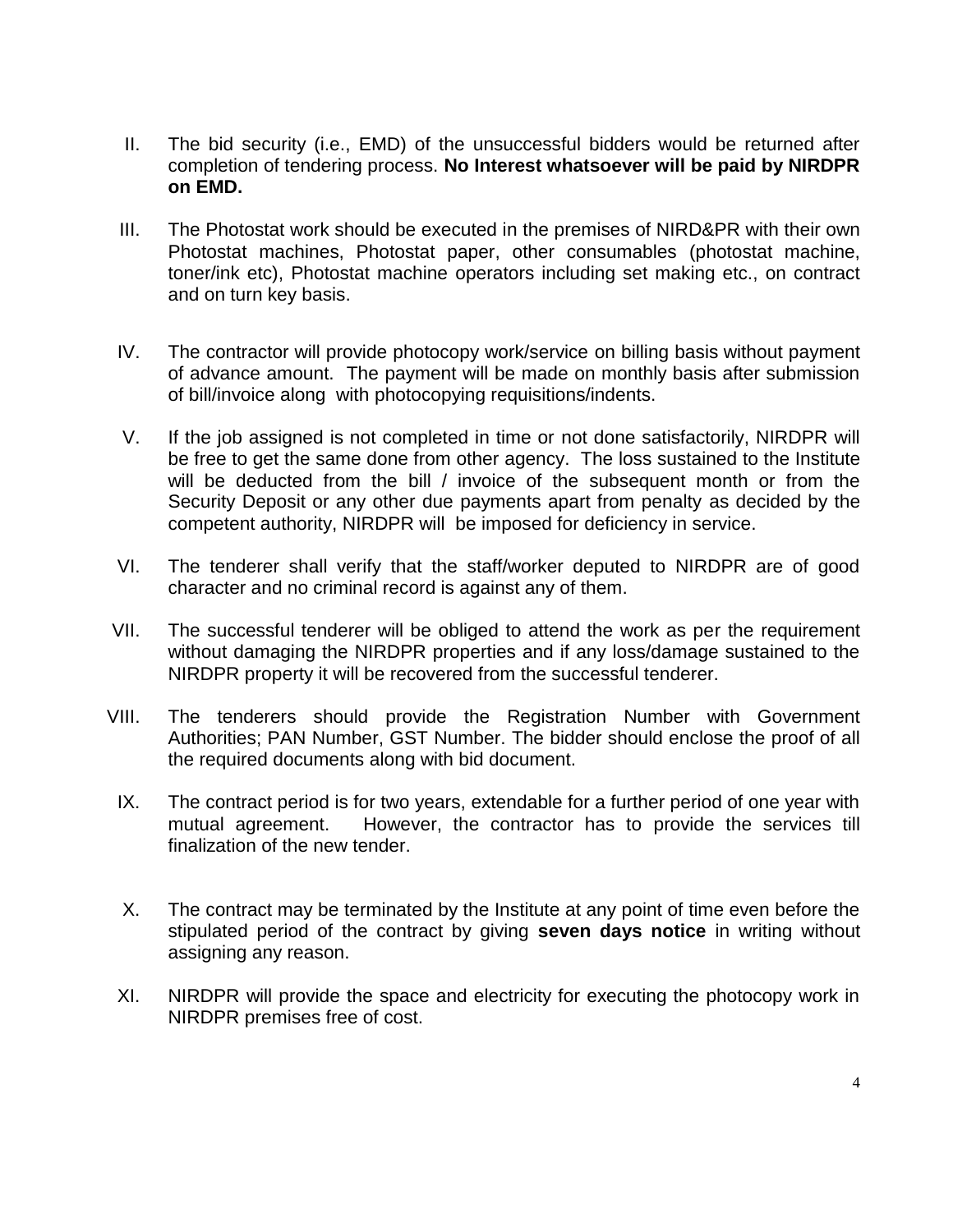## **3. ARBITRATION**

- i) In the event of any question, dispute/differences arising, the same shall be referred to the sole arbitration to Director General, NIRDPR or arbitrator appointed by him.
- ii) The award of the arbitrator to be appointed by the Director General shall be final and binding on both the parties. The cost of arbitration shall be equally bone by both the parties.

4. Canvassing, in connection with the tender is strictly prohibited and the tender of anyone resorting on both the parties. The cost of arbitration shall be equally borne by both the parties.

5. The Director General, NIRDPR, Hyderabad reserves the right to accept in full or in part or reject any tender without assigning any reason and his decision in this regard will be final and binding.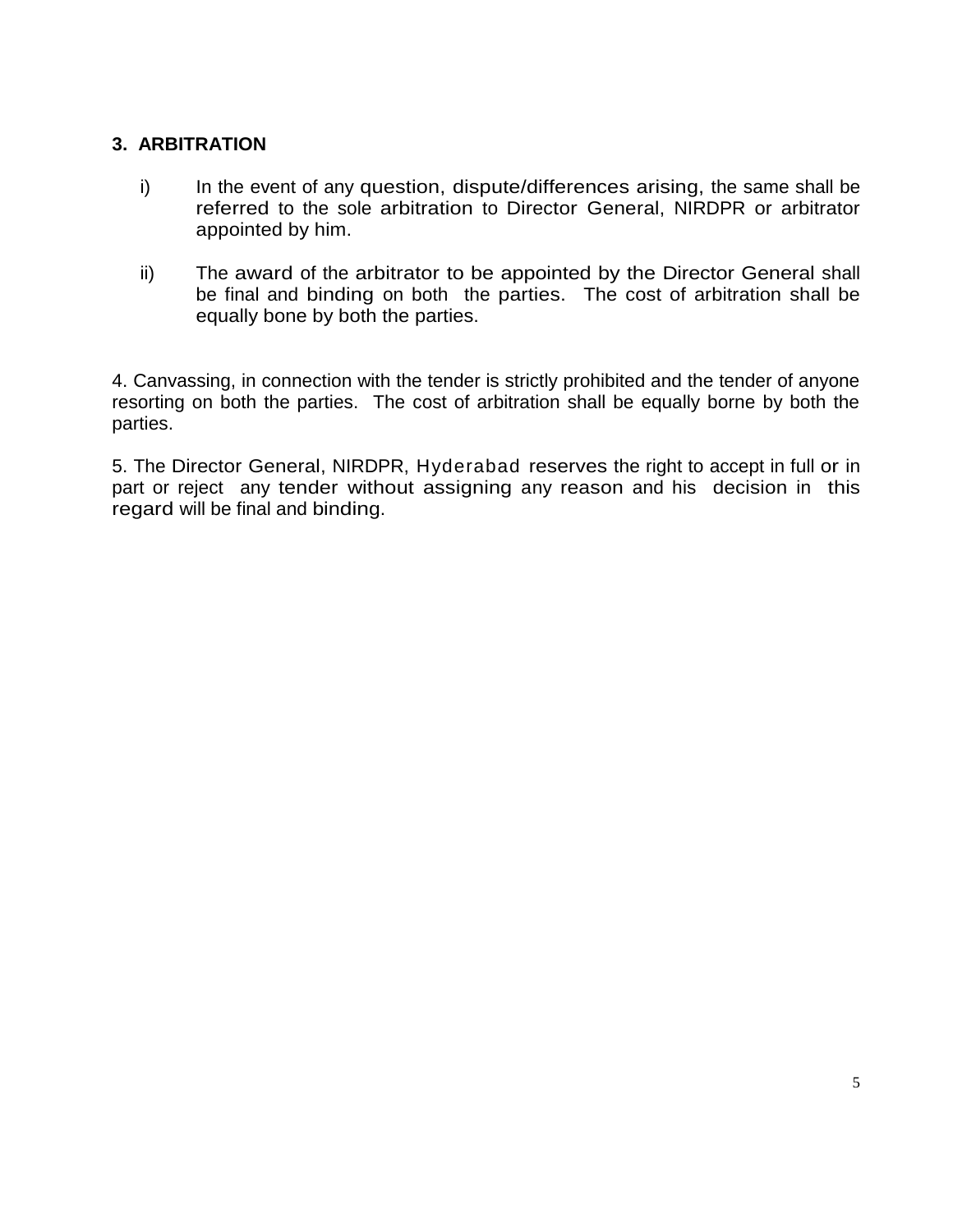**ANNEXURE-I**



# **NATIONAL INSTITUTE OF RURAL DEVELOPMENT & PANCHAYATI RAJ**

(Ministry of Rural Development, Govt. of India) Rajendranagar, Hyderabad – 500030.

**…**

#### **Technical-cum-Financial Quotation for Photostat Work/Service**

#### **PART- I: TECHNICAL BID**

| SI. | <b>Particulars</b>                                   | Information to be supplied by |  |  |
|-----|------------------------------------------------------|-------------------------------|--|--|
| No. |                                                      | the intending bidder          |  |  |
| 1.  | Name of the Company/Firm                             |                               |  |  |
| 2.  | Address of the Company/ Firm/Others                  |                               |  |  |
|     | (specify)                                            |                               |  |  |
|     | (a) Postal                                           |                               |  |  |
|     | (b) Telephone/ Fax/ Mobile No.(s)                    |                               |  |  |
|     | © E-mail ID                                          |                               |  |  |
|     | (d) Website address, if any                          |                               |  |  |
| 3.  | Type of the Company/ Firm/Others                     |                               |  |  |
|     | (specify)                                            |                               |  |  |
|     | (A copy of registration certificate issued           |                               |  |  |
|     | by Registrar of Companies and its                    |                               |  |  |
|     | subsequent renewal (if any) to be                    |                               |  |  |
|     | submitted -                                          |                               |  |  |
| 4.  | Year of establishment of the Co.                     |                               |  |  |
|     | Firm/others                                          |                               |  |  |
| 5.  | For how long the Co./ Firm/others has                |                               |  |  |
|     | been providing such services to                      |                               |  |  |
|     | Government/ Semi-Govt./large private                 |                               |  |  |
|     | organizations? (experience certificate to            |                               |  |  |
|     | be submitted)                                        |                               |  |  |
| 6.  | PAN No.                                              |                               |  |  |
| 7.  | <b>GST Registration No.</b>                          |                               |  |  |
| 8.  | Details<br><b>of</b><br>Demand<br>submitted<br>Draft |                               |  |  |
|     | towards Earnest Money Deposit for                    |                               |  |  |
|     | 10,000/-                                             |                               |  |  |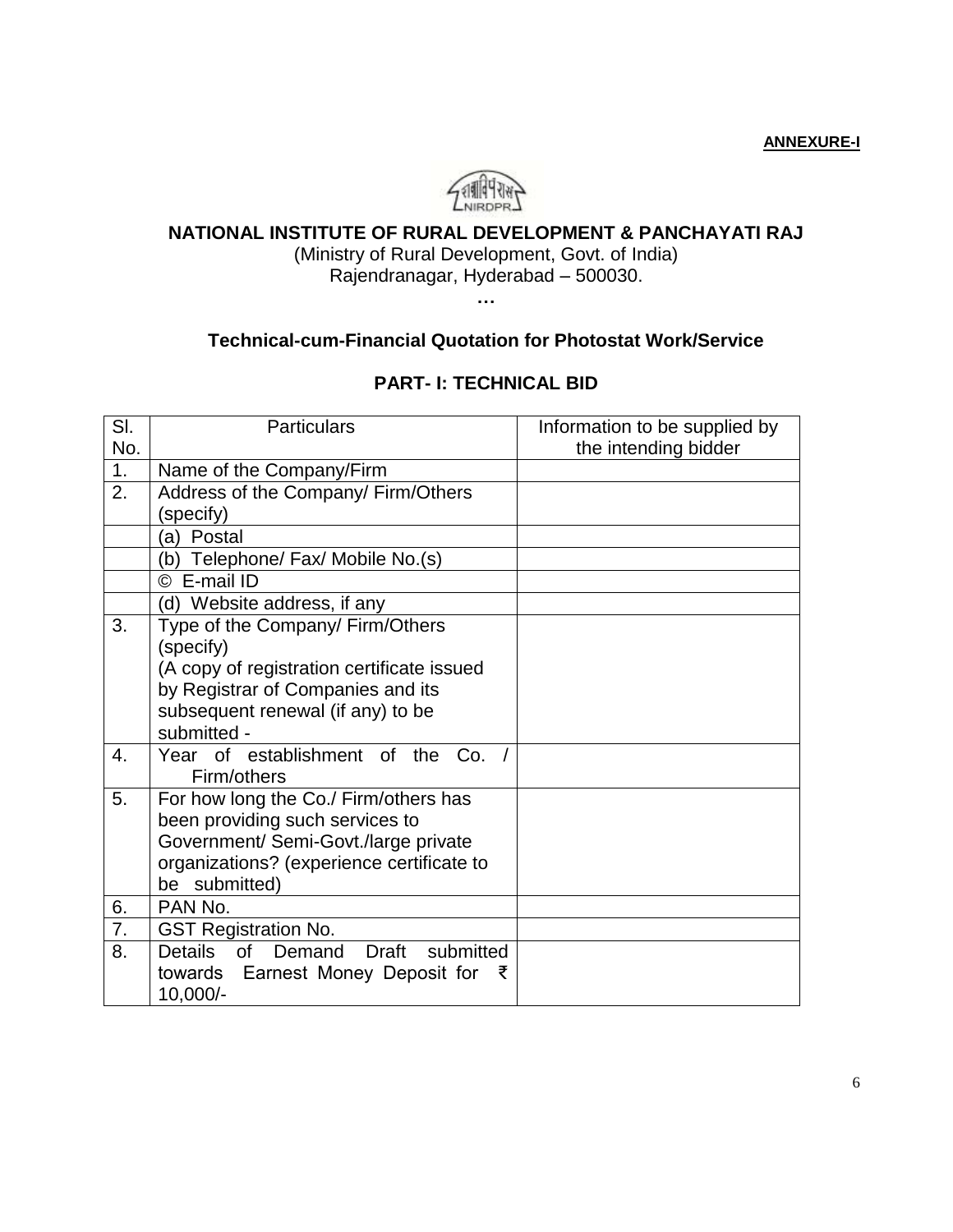#### **PART- II: FINANCIAL BID**

I / We hereby offer the services of "PHOTOSTAT WORK" on contract basis using my/our Photostat machines, Photostat paper, other consumables, by engaging my/our own operators etc., and to execute the work neatly and promptly in accordance with the stipulated time limit at the price hereunder quoted and agree to hold this acceptance for a period of two years:

| SI.<br>No. | Description                                                                      | Amount<br>chargeable for<br>photocopying<br>on single side (in<br>words and<br>figures) | Amount chargeable for<br>Photocopying on both<br>sides<br>(in words and figures) |
|------------|----------------------------------------------------------------------------------|-----------------------------------------------------------------------------------------|----------------------------------------------------------------------------------|
| 1.         | Rate for each impression<br>including the cost of A4 size<br>white paper         |                                                                                         |                                                                                  |
| 2.         | Rate for each impression<br>including the cost of A4 size<br>colour paper        |                                                                                         |                                                                                  |
| 3.         | Rate for each impression<br>including the cost of A3 size<br>white paper         |                                                                                         |                                                                                  |
| 4.         | Rate for each impression<br>including the cost of A3 size<br>colour paper        |                                                                                         |                                                                                  |
| 5.         | Rate for each impression<br>including the cost of fullscape<br>size white paper  |                                                                                         |                                                                                  |
| 6.         | Rate for each impression<br>including the cost of fullscape<br>size colour paper |                                                                                         |                                                                                  |

**(Rates are to be quoted without GST)**

- **1. BID EVALUATION: As the 75-80%photocopy work will be of A-4 size paper (Back to back/duplex), therefore, successful bidder will be decided on the basis of lowest rates quote for providing photocopy services for A-4 Size Paper (Back to back Black - (Duplex).** The decision of NIRDPR will be final in all respect. The NIRDPR reserves the right to negotiate the rates with L-1 (Lowest one) bidder.
- **2. The above rates are inclusive of cost of paper, toner, other incidental charges if any etc. GST @ applicable rate will be paid extra.**